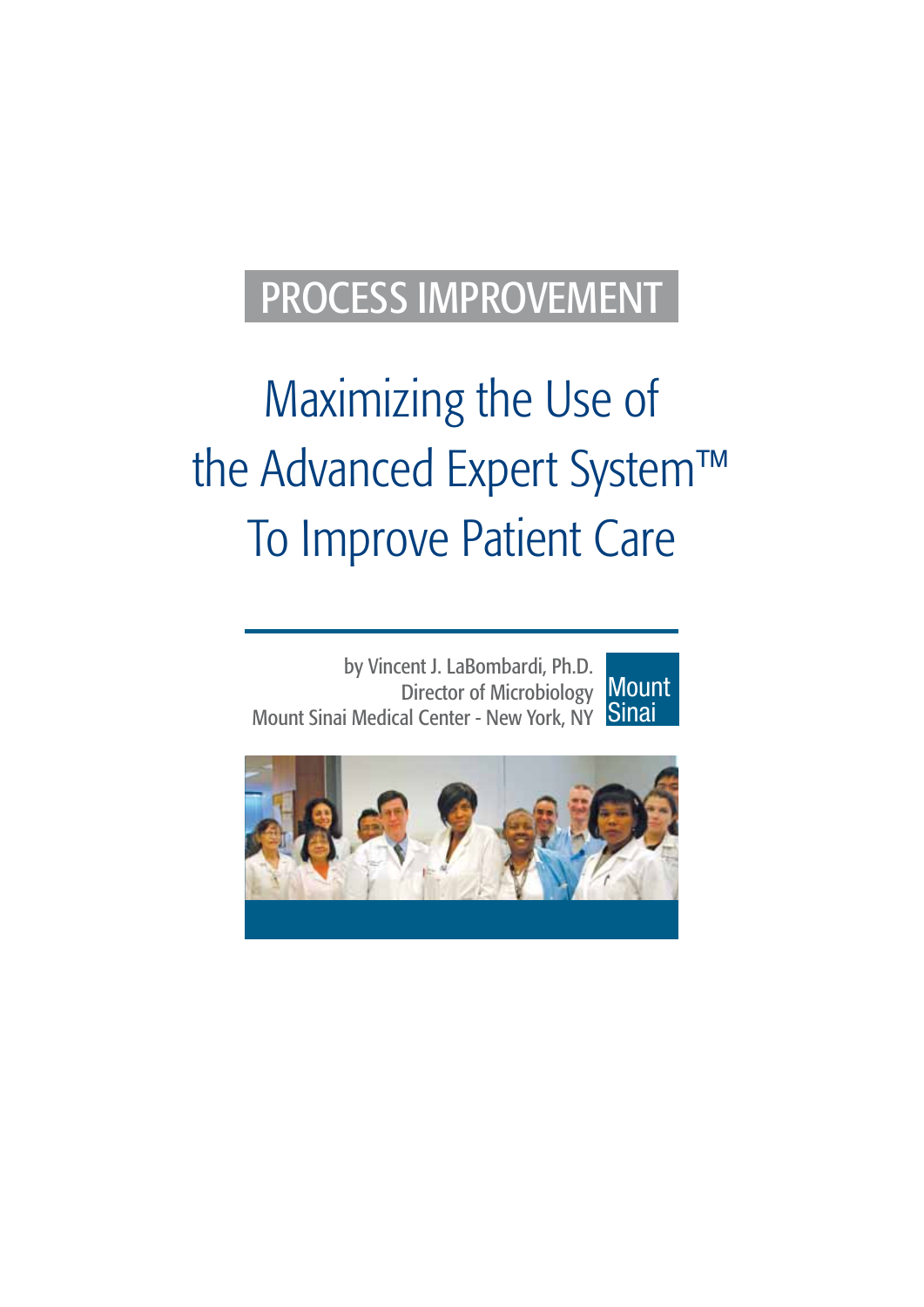PROCESS IMPROVEMENT

## Maximizing the Use of the Advanced Expert System™ To Improve Patient Care



by Vincent J. LaBombardi, Ph.D. - Director of Microbiology - Mount Sinai Medical Center - New York, NY

**The days of dropping antibiotic-containing disks on a culture plate inoculated with a clinical isolate, incubating the plate overnight, reading the zone sizes, interpreting the results as S, I**  or R. filling out the report, sending it to the clinician to be looked at 4-5 days after the culture **was submitted are over.** 

We are now confronted with a dizzying array of resistance mechanisms that will have an impact on the way we interpret and report susceptibility data. In addition, we are constantly striving to improve the quality of data that we provide to clinicians while reducing the time required to generate and report this data. The critical care literature has been rife with references detailing that the earlier the correct antibiotic is used the better the outcome. Inappropriate initial therapy generally results in poorer patient outcomes, increased length of stay and increased hospital costs.<sup>1, 2</sup> The choice of empiric therapy depends on the clinician and the local antibiogram but delays in reporting the identification and susceptibility of a potential pathogen increase the **likelihood that the patient is receiving inappropriate antimicrobial therapy**. In addition, as soon as susceptibility data becomes available the clinician can streamline or de-escalate therapy which can decrease antimicrobial exposure, prevent the development of resistance, and result in cost savings.<sup>3</sup>

#### **Identifying resistance – no easy task**

The Clinical and Laboratory Standards Institute (CLSI) have promulgated new breakpoints for some of the cephalosporins and the carbapenems. Whether to adopt these or not in place of elucidating the resistance mechanism(s) being expressed by a particular microorganism is up for debate. At our institution our Infectious Disease group wanted us to continue to provide them with information on the resistance mechanisms being expressed by the individual isolate. **Whatever the decision, one must keep in mind that expression of resistance is not always obvious**. Everyone is aware of MLS<sub>B</sub> resistance in Staph and *Strep. pneumoniae*. For all isolates that test macrolide resistant and clindamycin susceptible, a "D" test must be performed to determine the nature of the macrolide resistance mechanism to ascertain if there will be inducible clindamycin resistance. The VITEK® 2 will do that automatically for you and report the clindamycin result correctly.

But what do you do with a *Klebsiella pneumoniae* that has a MIC to ertapenem of 4 and a MIC to imipenem of ≤1? Do you report the ertapenem as resistant, imipenem as susceptible and forget about it? We have customized our VITEK® 2 Advanced Expert System™ (AES) to withhold reporting this result and to alert the technologist to perform a PCR for the KPC genes. In this case the PCR was positive for KPC so we reported all of the beta-lactams as resistant. If your laboratory cannot perform a PCR for the KPC genes, a Modified Hodge Test may be used as a guide, but it is definitely not as accurate as the PCR. I would not feel comfortable reporting any KPC producing bacterial isolate as susceptible to any beta-lactam antibiotic.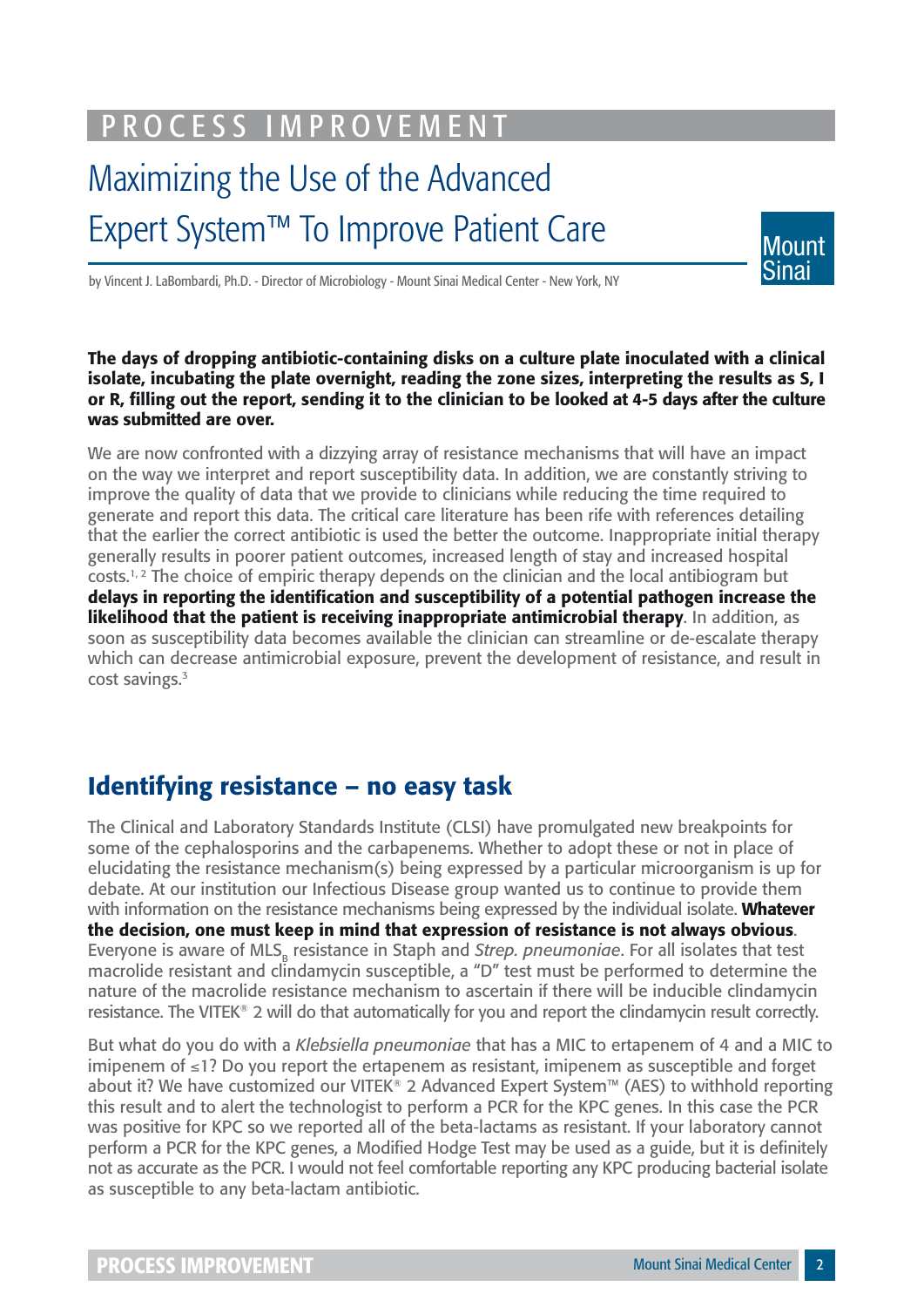We recently isolated an *E. coli* with a similar profile with the AES dictating that the KPC PCR assay be performed. In this case the result was negative for the KPC genes but when a MBL Etest was set up it was positive indicating that the *E. coli* was producing a metallo-beta-lactamase. In this case the Modified Hodge Test may not be positive as was described with isolates expressing the NDM-1 carbapenemase.<sup>4</sup> This rather important finding, which was confirmed by the Centers For Disease Control (CDC), would have been missed had we not bothered to investigate the questionable susceptibility profile of this isolate.

> *"Regardless of what you decide to do, a good "Expert" system is an essential tool for clinical microbiologists."*

Results generated by any of the automated antibiotic susceptibility test (AST) systems may not always be correct from an in vivo standpoint, or there may be contraindications for a particular drug/bug combination. It is becoming more difficult in a busy laboratory to recognize these problems. In addition we need to make these results available in a timely fashion.

#### **Improving Susceptibility Reporting Workflow**

To maximize our use of the AES we customized bioART to help flag our local resistance issues. (bioART is the Advanced Reporting Tool for VITEK® 2 Systems that allows users to preprogram their own alerts and comments for specific results.)

We improved our workflow by setting up our isolates when the primary plates or subcultures are examined initially to allow them to be placed into the VITEK® 2 **continually throughout the day** as opposed to batch loading the isolates at the end of the shift.

We have also allowed the results to be auto-posted directly onto our Laboratory Information System (LIS) and then into the other systems utilized by the medical center. **Isolates that are "green-lighted" will go across the interface automatically**. This means that the susceptibility test result of the isolate is consistent with the organism identification and is expressing a recognized susceptibility profile.

We will also **automatically attach statements to the report** such as "this organism is an ESBL producer" or "…is producing a carbapenemase". These are the types of isolates that we want to report as soon as possible both from a therapeutic and from an infection control point of view. An isolate that exhibits questionable results will be "yellow-lighted" meaning it requires review before release and any isolate that is totally inconsistent will be "red-lighted" and not sent across the interface. This means that the organism is expressing an unrecognized susceptibility profile and the results should be repeated or checked with an alternate method.

> *"In our institution, this has made a huge impact on patient care. The clinicians, especially in Infectious Diseases, now know that when they make their rounds in the afternoon, new data on their patients are already available."*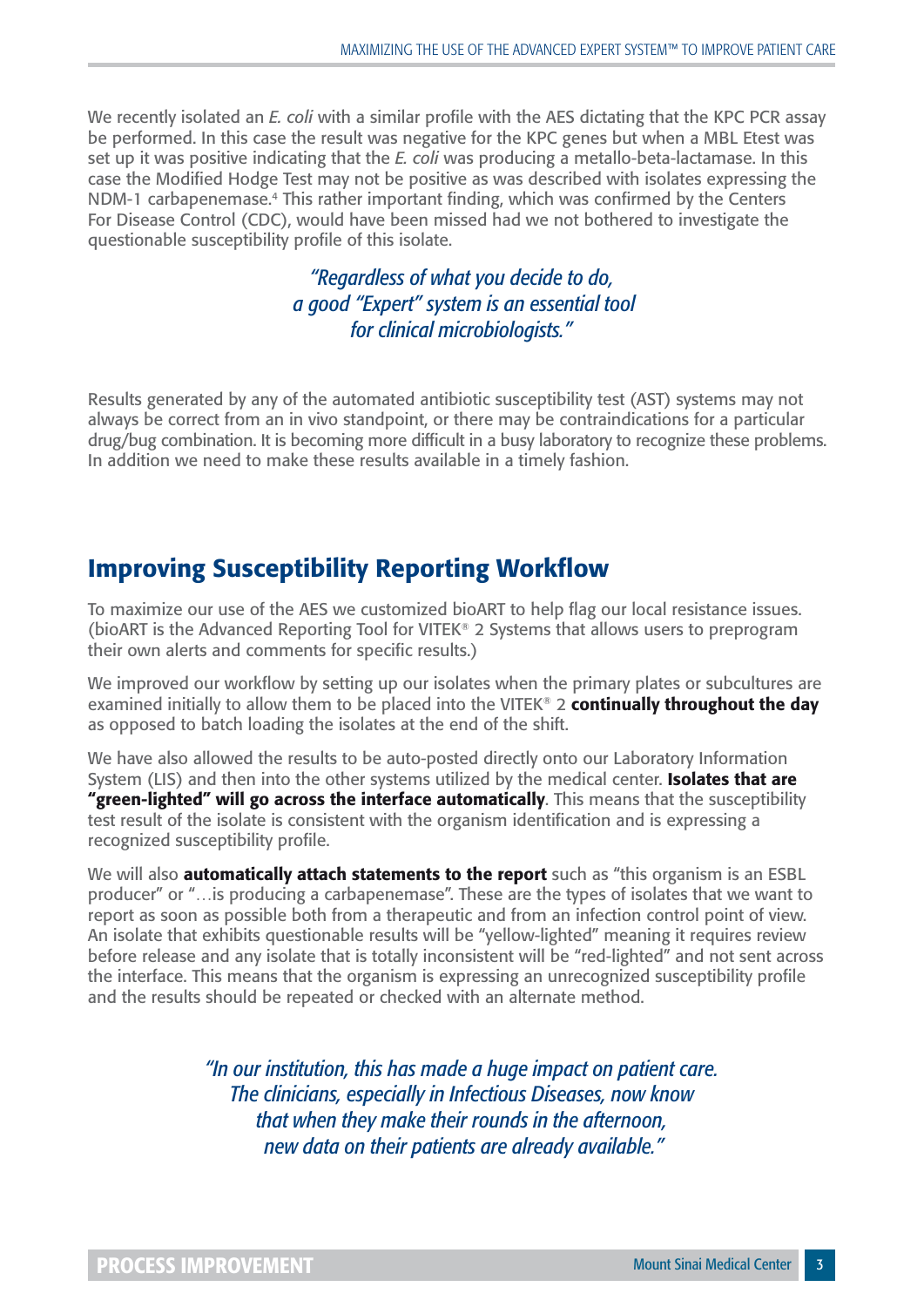### **Faster Reporting Through Auto-Posting Improves Quality of Patient Care**

Changes in therapy, including de-escalation to narrower spectrum antibiotics, can be made at this time resulting in better patient management/outcomes and potentially decreasing length of stay. **If these results were not auto-posted they would not be released until the following day**. As an example of the difference in auto-posting or waiting until the next day to release results, prior to auto-posting the average time to reporting the identification and susceptibility of a bacterial isolate obtained from a positive blood culture was 54.3 hours. After instituting auto-posting that time declined to 34.9 hours from the time the blood culture turned positive (Table 1). This would not be possible without the confidence in results provided by AES.



When we compared the time required to identify non-albicans Candida species using conventional methodologies to the VITEK® 2, with auto-posting **the decrease was dramatic with a reduction from an average of 91 to 44 hours** (Table 1) from the time the blood culture became positive with a yeast.

> *"This decrease in turn-around-time (TAT) is signifi cant and has been acknowledged by our clinicians."*

#### **Reviewing the results from the VITEK® 2**

### **COU** Results with a green light

As stated above, results that are exhibited with a green light show consistency between the identification and the susceptibility profile obtained. The organism itself could range from a wild type (a susceptibility profile normally found in a particular organism), susceptible to all agents, resistant only to those antibiotics to which the organism is intrinsically (naturally) resistant, to a multi-drug resistant strain. As long as it is consistent with a known resistance mechanism or mechanisms, the isolate will be reported with a green light in AES. This is based on an extensive body of literature.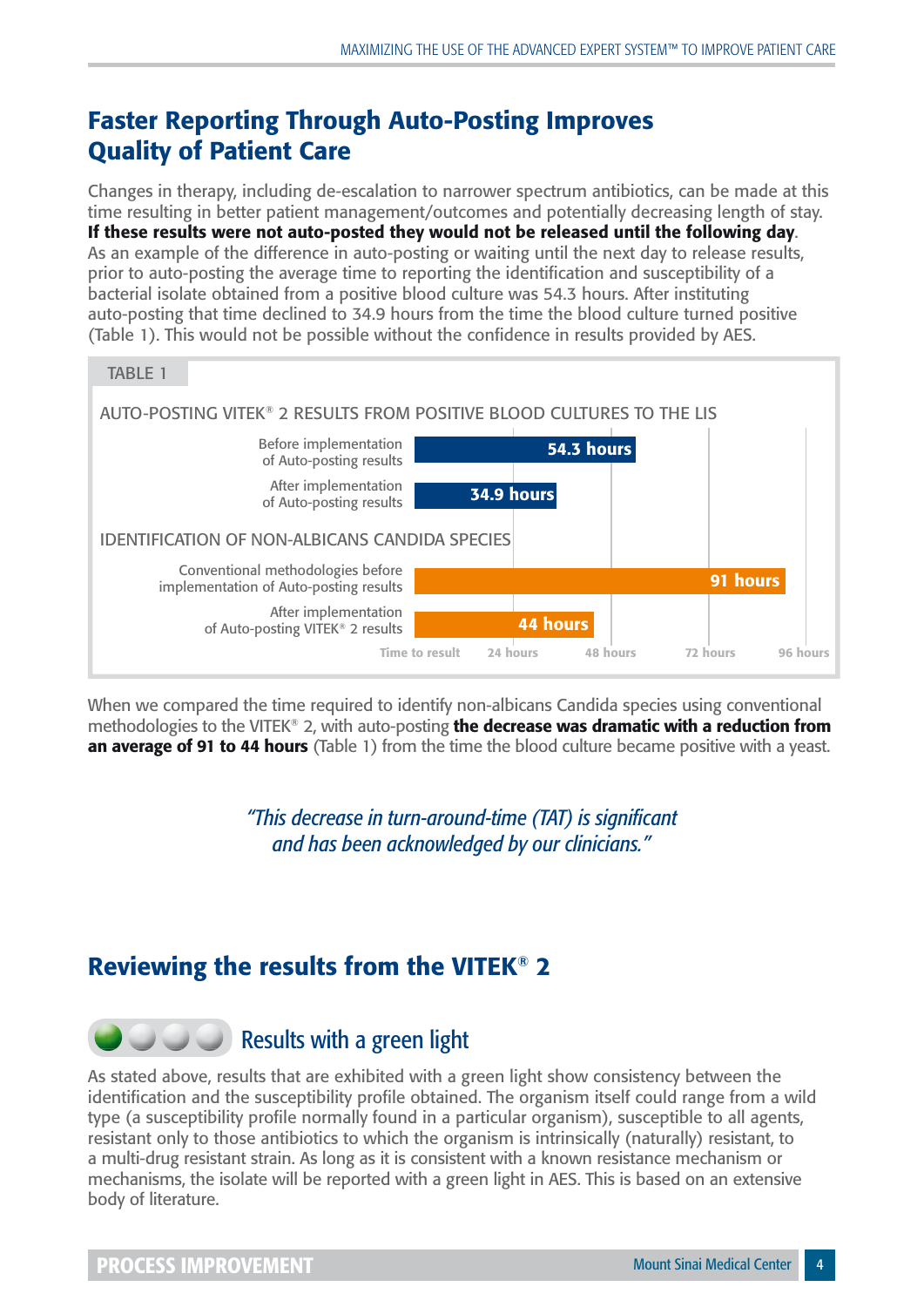➔ **These results can be auto-posted directly to your LIS, thus made available to clinicians in significantly reduced time frames.** 

| Lab ID:<br>203                                                |     |          |            | $\sim$                | <b>AFS Findings:</b>            | Consatent: |     |                                           |                   |        |
|---------------------------------------------------------------|-----|----------|------------|-----------------------|---------------------------------|------------|-----|-------------------------------------------|-------------------|--------|
| <b>Organism:</b><br>Esch.coli                                 |     |          |            | 0.54302               | Phenotypes Selected for Review: |            |     |                                           |                   |        |
| Review Status:                                                |     |          |            |                       | Nane Defacted                   |            |     |                                           |                   |        |
| Bismumfoer:<br>1D Camfidence:<br>Analysis Status: U.S.V. Your |     |          |            | <b>CENTRAL</b>        |                                 |            |     |                                           |                   |        |
| Analysis Messages:                                            |     |          |            |                       | AST Office Tests:               |            |     |                                           |                   |        |
|                                                               |     |          |            |                       |                                 |            |     | Advanced Reporting Taol Comment:          |                   |        |
|                                                               |     |          |            |                       |                                 |            |     |                                           |                   |        |
| <b>Antibiotic</b>                                             | HIC | $1$ rite | <b>XEI</b> | <b>Antibiotic</b>     | MIC                             | Inte       | NF. | Artibiotic                                | MG.               |        |
| Ampicilin                                                     | ٠   | s        |            | Cefuroxime Axetti     | ٠                               | s          |     | Amluscin                                  | $\pm 2$           | Inte.  |
| Ampic@n/Suibactam                                             |     |          |            | Cefotetan             |                                 |            |     | Gent amicon                               | $\leq$ 1          | ŝ      |
| Ticarolin/ClayJanic Acid                                      |     |          |            | Ceftabdine            | $\leq 1$                        | s          |     | Tobramycin                                | $\pm i$           | s      |
| Poeracilin                                                    | 14  | 5        |            | Ceftrialcone          | $\leq 1$                        | 5          |     | Cioroffoxacin                             | \$0.25            | 3      |
| Foeracilin/Tatobactam                                         | 54  | 5        |            | Cefepine              | $\leq 1$                        | 5          |     | Levollouson                               | \$0.25            | 5      |
| Cefandin<br>Cefurakme                                         | ٠   | s        |            | Attrebham<br>Injoenen | 51<br>$\leq 1$                  | s<br>s     |     | hatrofurantoin<br>Trimethoprim25uff amet. | <b>516</b><br>s20 | 5<br>5 |



These results will require attention and any potential discrepancy should be resolved prior to reporting results. A yellow light is listed as consistent with changes but results with a yellow light will not be auto-posted to your LIS. This means that **one antibiotic for the identified organism** had an MIC that is not consistent with an expected susceptibility profile. This results in AES recommending a change to that single antibiotic to make the entire susceptibility profile consistent with an expected profile.

- An example of this is a *Staphylococcus aureus* that is cefoxitin screen negative but has a MIC to oxacillin ≥4. The AES will change the cefoxitin screen to positive. However, this is a result that needs to be verified either by performing an assay to detect PBP2a or repeating the oxacillin using an Etest and repeating the cefoxitin screen.
- Another example of a "yellow light" result would be a Klebsiella that has an elevated MIC to ertapenem and a MIC to imipenem of  $\leq 1$ . This would be held for review with a note to the microbiologist to refer this isolate for a PCR to detect the KPC genes. The AES can be set to automatically change the imipenem to resistant, however the production of a KPC or MBL should be verified in a case such as this.

| $\rightarrow$ These results will<br>require attention and                      | Patient Name: Smith, Bob.                                                                                                                                                                                                                                                                                                      | 2001日第18                                                                                                                                                                                                                                                                                                         |
|--------------------------------------------------------------------------------|--------------------------------------------------------------------------------------------------------------------------------------------------------------------------------------------------------------------------------------------------------------------------------------------------------------------------------|------------------------------------------------------------------------------------------------------------------------------------------------------------------------------------------------------------------------------------------------------------------------------------------------------------------|
| any potential discrepancy<br>should be resolved prior<br>to reporting results. | 454<br>Lish 10%<br><b>Organisme</b><br><b>Stach aureur</b><br><b>CELLEN</b><br>Review Mature:<br>Saveness.<br>Bionumberi<br>15 Cenfidence<br>Analysis Status: 9.25 lv - Final<br><b>COLLE</b><br>Analysis Messages)                                                                                                            | Consistent with correction<br><b>AES Findings:</b><br>a<br>Phenotypes Selected for Review<br><b>WELL-SETALACTARE</b><br>@ NODIFICATION OF REP (meck)<br>WHY HACKOUTES LEADER RESIDENT DERAIDS<br># REDSTANT TO ETREPTOGRANDIC (SGA-5GR)<br>AST Office Testa: Rata Latenase +<br>Advanced Reporting Tool Comment: |
|                                                                                | <b>FOL</b><br>I'da.<br>Antikidad<br><b>Armoring</b><br><b>POS</b><br>Contributor<br><b>KCRC Informan</b><br>Cefoxitin Screen<br><b>IEG</b><br>Lavefucern<br>Hydrocent<br>Inductive Cindans on<br>Oxacilin<br>24<br>Evthrativos<br>Gert Ancora, Hogh Likuel<br>Streamands High Lini<br>Cindanych<br>339<br>Leapild<br>Cartanico | Artistic<br>102<br><b>HSC</b><br>DO#<br>2024<br>2.25<br>Darforschr<br>$+5.5$<br>Valuation<br>12.21<br>Tehner advise<br>218<br><b>NES</b><br>33.12<br>Totodre<br>52.25<br>February and the American<br>111<br>55.25<br><b>Réimpon</b><br>÷<br>Transithus in Gulfamat.<br>\$10                                     |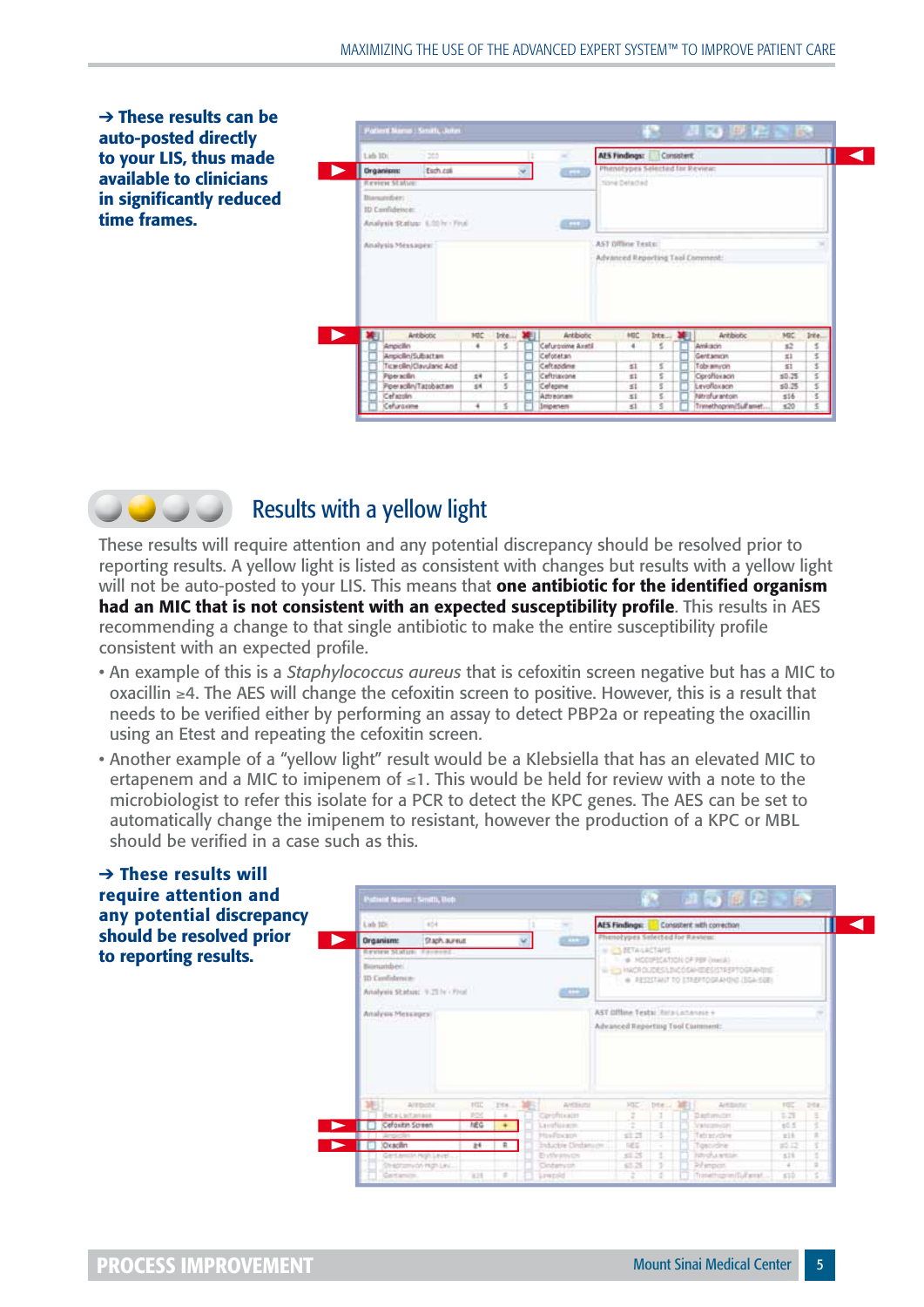### **COOO** Results with a red light

#### ➔ **These are results that will not be accepted because the observed phenotype (susceptibility profile)** does not match anything that is contained in the AES database.

• As an example, we recently had a *Serratia marcescens* identified at an 89% probability that gave us a red light. The isolate was resistant to the first, second and third generation cephalosporins and had a MIC to cefepime of  $\leq 1$ . This by itself would be totally consistent with a stably derepressed AmpC producer. However the isolate had a MIC to ertapenem of ≥8 and MIC to imipenem of ≤1 and was very resistant to levofloxacin and very susceptible to ciprofloxacin. This susceptibility profile just did not make sense and should not be released. The probability was also below what we would feel comfortable accepting. In this case a check of the purity plate revealed that the isolate was mixed.

#### **This is a perfect example how the AES prevented the release of data on a mixed isolate or erroneous results.**

In general with red light results, first check the purity plate, then repeat the identification and susceptibility test paying close attention to the age of the culture, the inoculum density, and the time between the preparation of the inoculum and the time the card is placed into the instrument. The majority of the red light organisms can be corrected in this manner. In some instances, using an alternate identification and susceptibility test method may be helpful.



### **COOO** Results with a purple light

These are organisms that, while the identification and susceptibility can be interpreted by the VITEK® 2, will not be contained in the AES database due to the infrequency in which they are isolated and therefore lack of data pertaining to their antibiotic profiles. In this instance the results will be held up for review in our laboratory.

#### ➔ **For these organisms it might be prudent to check the literature or reference books for assistance in interpreting the results.**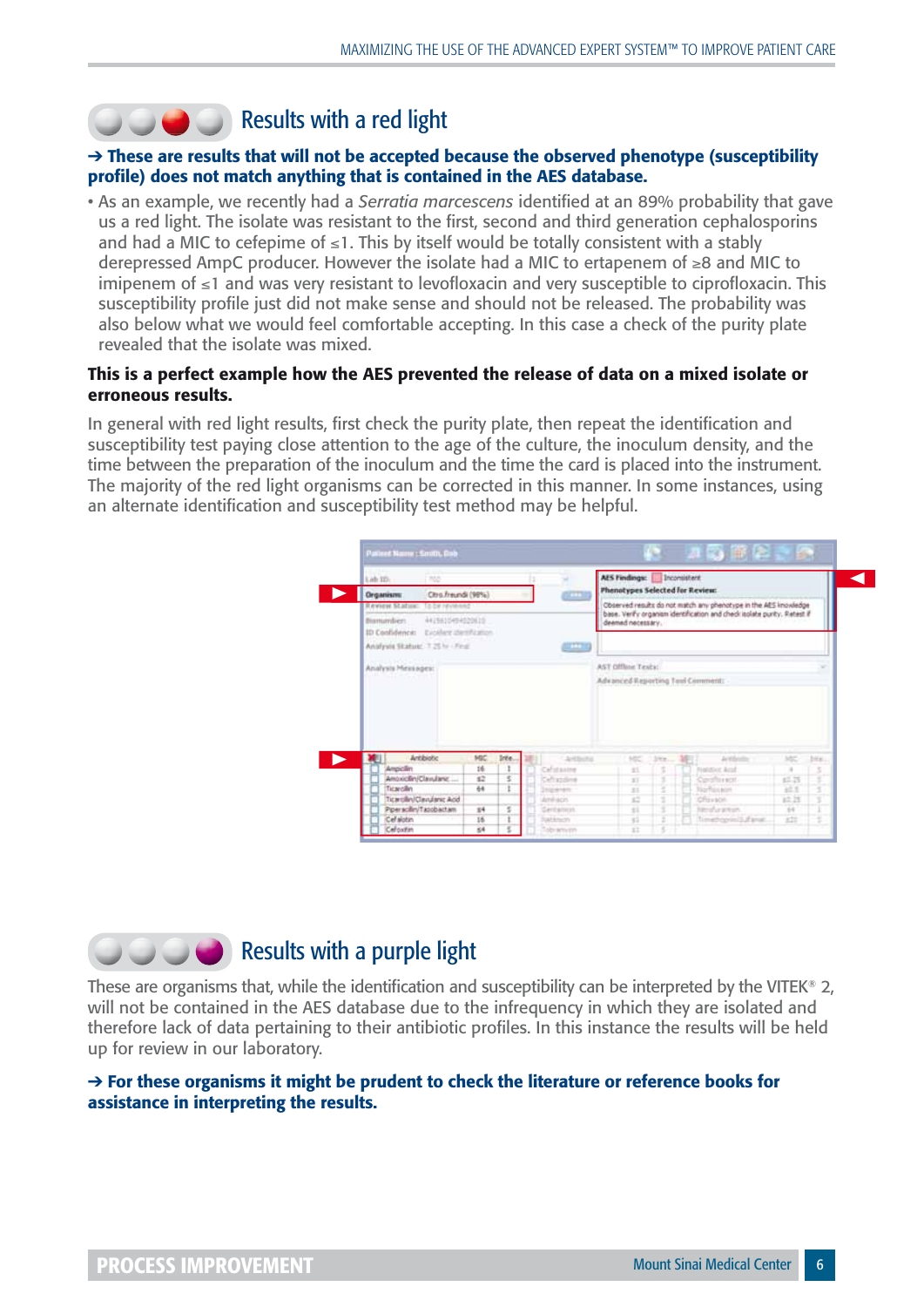#### **Conclusions**

In an era where resistance profiles are changing rapidly and workloads are increasing, **the VITEK<sup>®</sup> 2 with the Advanced Expert System gives clinical microbiologists the tools that are needed to**  deliver quality patient care in a timely, cost efficient manner.

However, it is up to us to take advantage of these tools. Although the thought of auto-posting results without first checking them is contrary to the way most clinical microbiologists were brought up, in this day and age with such emphasis on rapid testing and bed management, **it behooves us to become part of the solution and not part of the problem**. When one realizes that the majority of the isolates that we put through the VITEK® 2 can be reported the same day they were set up without technologist intervention, and have a positive impact on patient care, one might think twice about not taking advantage of this. Remember auto-posting is not autoverification. The technologist must still verify and finalize all culture results. Auto posting is **merely a way to provide faster results to clinicians, results that have been thoroughly checked**  against an extensive database of known organism susceptibility profiles. Verification on the other hand, a step that none of us would ever want to skip, gives us the final power of approval.

> *"Since we are all responsible for the results we generate, utilizing the VITEK® 2 and AES to its full potential will help us deliver the type of quality care that we owe to our patients. "*

REFERENCES

<sup>1.</sup> Eagye, KJ, A Kim, S. Laohavaleeson, *et al.* Surgical Site Infections: Does Inadequate Antibiotic Therapy Affect Patient Outcomes? Surg Infect 2009; 10:323-331.

<sup>2.</sup> Gaieski, DF, ME Mikkelesen, RA Band, *et al.* Impact of Time to Antibiotics on Survival in Patients with Severe Sepsis or Septic Shock in Whom Early-Goal-directed Therapy was Initiated in the Emergency Department. Crit Care Med 2010; 38:1045-1053.

<sup>3.</sup> Dellit, TH, RC Owens, JE McGowan, *et al.* Infectious Disease Society of America and the Society for Healthcare Epidemiology of America Guidelines for Developing an Institutional Program to Enhance Antimicrobial Stewardship. Clin Infect Dis 2007; 44:159-179

<sup>4.</sup> Castanheira, M, LM Deshpande, D Mathai, *et al.* Early Dissemination of NDM-1 and OXA 181-Producing Enterobacteriaceae in Indian Hospitals: Report from the SENTRY Antimicrobial Surveillance Program 2006-2007. Antimicrob Agents Chemother 2011; 55:1274- 1278.